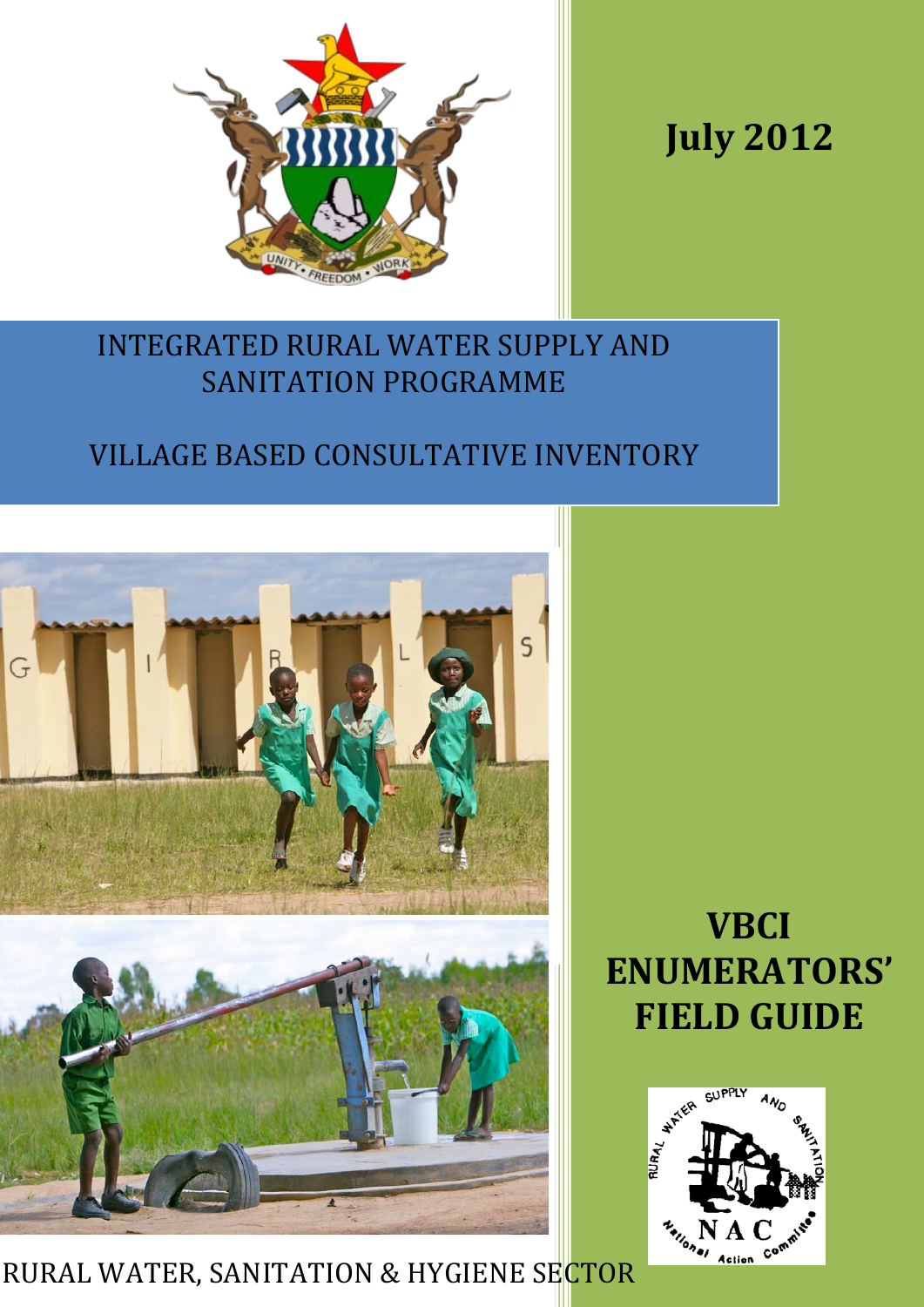### **Contents:**

| 1.0.   |                                                                             |
|--------|-----------------------------------------------------------------------------|
| 1.1.   |                                                                             |
| 1.2.   |                                                                             |
| 1.3.   |                                                                             |
| 2.0.   |                                                                             |
| 2.1.   |                                                                             |
| 2.1.1. |                                                                             |
| 2.1.2. |                                                                             |
| 2.1.3. |                                                                             |
| 2.1.4. |                                                                             |
| 2.1.5. |                                                                             |
| 2.1.6. |                                                                             |
| 2.1.7. |                                                                             |
| 3.0.   |                                                                             |
| 3.1.   |                                                                             |
| 3.1.1  |                                                                             |
| 3.1.2  |                                                                             |
| 3.1.3  |                                                                             |
| 3.1.4  |                                                                             |
| 3.1.5  |                                                                             |
| 3.1.6  |                                                                             |
| 3.1.7  | Health Institutions Sanitation and Hygiene Enabling Facilities Form 12      |
| 3.1.8  |                                                                             |
| 4.0    | Village Based Consultative Inventory Glossary of Terms and Technologies  13 |
| 5.0    |                                                                             |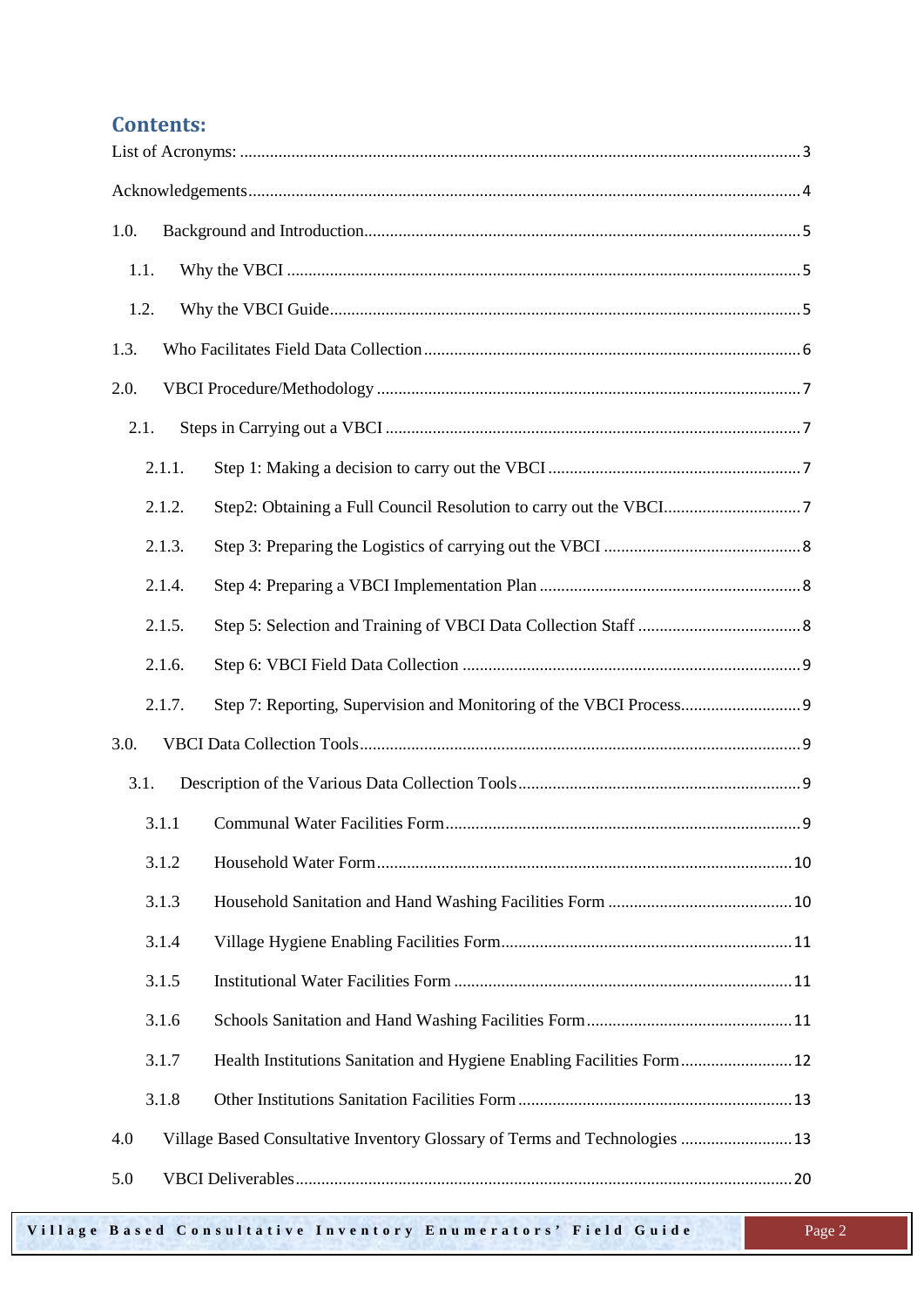## <span id="page-2-0"></span>**List of Acronyms:**

| <b>BVIP</b>   | <b>Blair Ventilated Improved Pit Latrine</b>                  |
|---------------|---------------------------------------------------------------|
| DA            | <b>District Administrator</b>                                 |
| <b>DWSSC</b>  | District Water Supply and Sanitation Sub-Committee            |
| <b>ECD</b>    | Early Childhood Development                                   |
| EcoSan        | <b>Ecological Sanitation</b>                                  |
| <b>EMIS</b>   | <b>Electronic Management Information System</b>               |
| <b>GPS</b>    | Geographical Positioning System                               |
| <b>IRWSSP</b> | <b>Integrated Rural Water Supply and Sanitation Programme</b> |
| <b>NAC</b>    | <b>National Action Committee</b>                              |
| <b>RDC</b>    | <b>Rural District Council</b>                                 |
| <b>PWSSC</b>  | Provincial Water Supply and Sanitation Sub-Committee          |
| uBVIP         | Upgradeable Blair Ventilated Improved Pit Latrine             |
| <b>VBCI</b>   | Village Based Consultative Inventory                          |
| <b>VHW</b>    | Village Health Worker                                         |
| <b>WASH</b>   | Water, Sanitation and Hygiene                                 |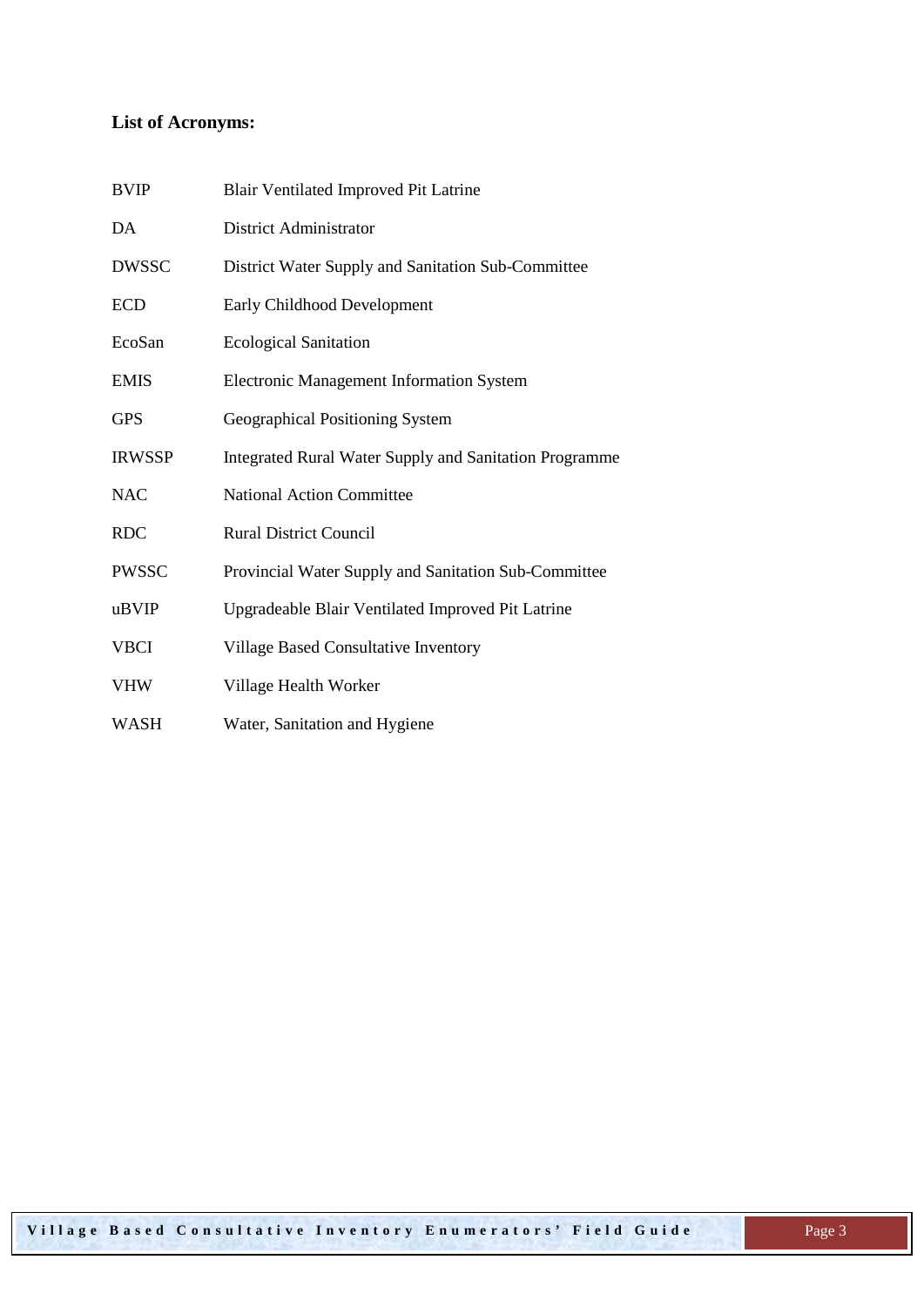#### <span id="page-3-0"></span>**Acknowledgements**

The NAC-Rural WASH Sub-Sector would like to express its appreciation of the work done by the following members of the NAC-Information and Knowledge Management Taskforce whose sterling work and dedication to duty has resulted in the development of this Village Based Consultative Inventory (VBCI) Enumerators' Guide.

- Mr. Lovemore Dhoba WASH Information and Knowledge Management Officer National Coordination Unit.
- Ms Kundai Victoria Kangwena Ministry of National Housing and Social Amenities.
- Mr. Timothy Fred District Development Fund.
- Mr. Nesbert Shirihuru Rural WASH Officer National Coordination Unit.
- Mr. John Mwenda-Senior Medical Research Officer (WASH)-National Institute of Health Research.

Appreciation also goes to WASH Sector cooperating partners, organisations and institutions whose technical and material support in piloting the VBCI tools made the development of this VBCI Enumerators' Field Guide possible. Special mention goes to UNICEF, V&W Engineering Pvt Ltd, Concern World Wide, GRM International and Oxfam GB.

Special mention also goes to Messrs Solomon Makanga and Sakios Muduma, the Consultants, for their technical and advisory services throughout the process of developing this VBCI Enumerators' Guide.

It is NAC's hope that this VBCI Field Technical Note will go a long way in assisting all sector players in collecting appropriate WASH data that will assist in promotion of informed WASH sector planning and management.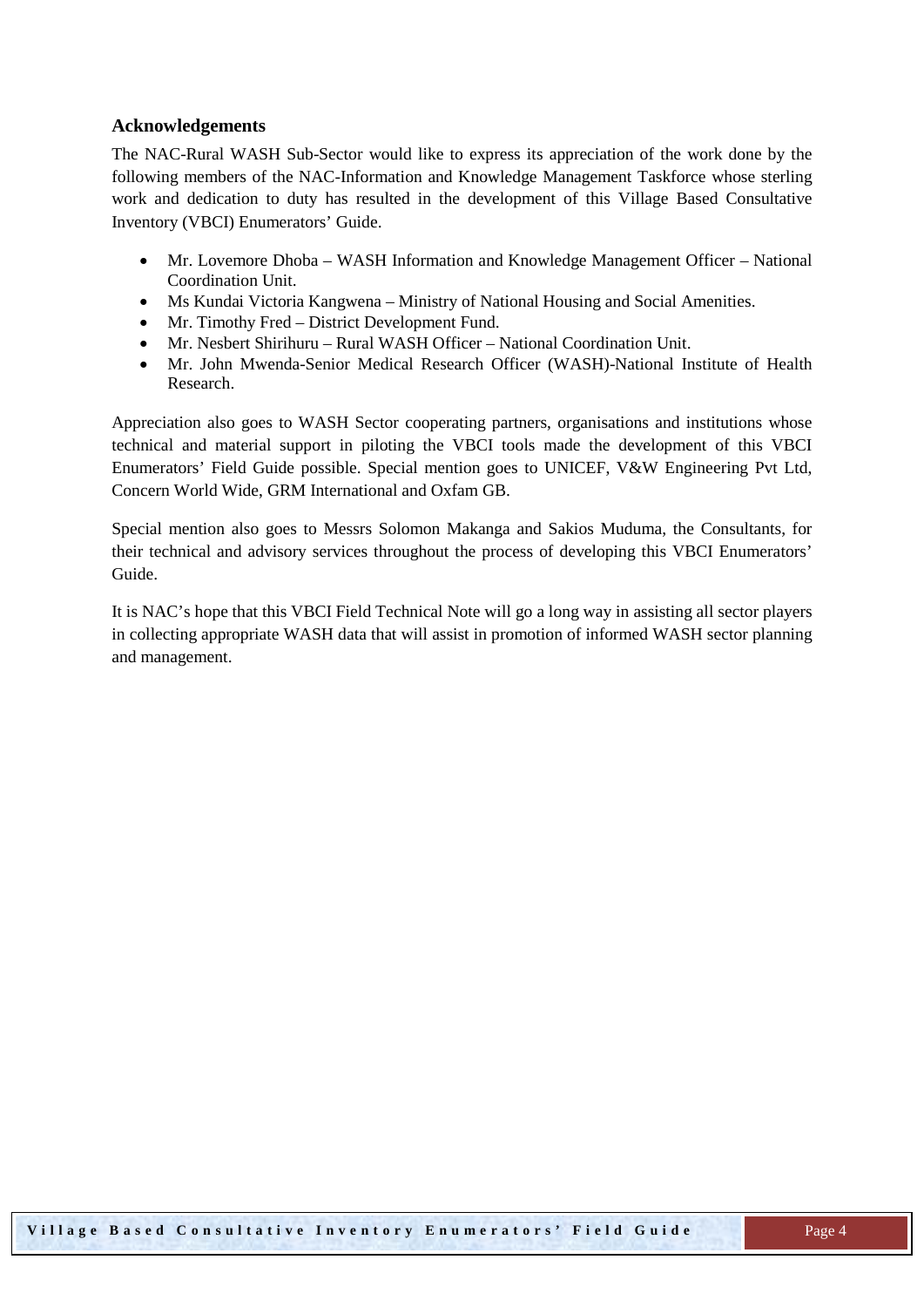#### <span id="page-4-0"></span>**1.0. Background and Introduction**

Access to safe and adequate portable water, dignified sanitation and hygiene services are essential requirements for a healthy life. Lack of basic WASH facilities can cause illnesses that may result in unwarranted deaths. One of the major challenges in Zimbabwe is lack of comprehensive information and statistics on the status of WASH facilities at any given time. This is compounded by constrained management information systems that also negatively impacts on systematic reporting, planning and management of sector programming.

The need for systematic and updated WASH information on a continuous basis for better informed planning and programming at all levels is therefore one of the key sector priorities.

The Village Based Consultative Inventory (VBCI) is one of the WASH sector strategies of ensuring availability of updated information for comprehensive and better informed planning systems. The VBCI is a participatory head count (census) of all WASH facilities to determine their number and functional status at the lowest development planning level: the village. The information collection process is largely community led with external partners' facilitation and support.

#### <span id="page-4-1"></span>**1.1. Why the VBCI**

- Overall, the VBCI ensures that the Integrated Rural Water Supply and Sanitation Programme (IRWSSP) address WASH sector qualitative and quantitative challenges related to issues of coverage and access to water, sanitation and hygiene enabling facilities in any given village, ward, district and province.
- The purpose of carrying out a VBCI is to collect village level data on the number and functionality status of all primary water supplies, basic sanitation facilities and hygiene services.
- Data collected during the VBCI process will be analysed to calculate and determine levels of WASH services coverage and access at ward, district, provincial and national levels.
- Results of the analysed data presented in form of a WASH Inventory Atlas will be an instrument for improving evidence and result based planning and programming in the WASH sector.
- The results will also feed into the development and maintenance of updateable district, provincial and national WASH databases.

#### <span id="page-4-2"></span>**1.2. Why the VBCI Guide**

The VBCI data collection process is a demanding process in terms of:

- Time.
- Material resources
- Human skills.
- Planning and management.

This VBCI Enumerators' Field Guide is designed to give a universal methodological framework for collecting WASH data by:

- Appraising the Field Enumerators on design and processes of the VBCI exercise.
- Providing a step by step reference guide on how to facilitate the actual process of data collection.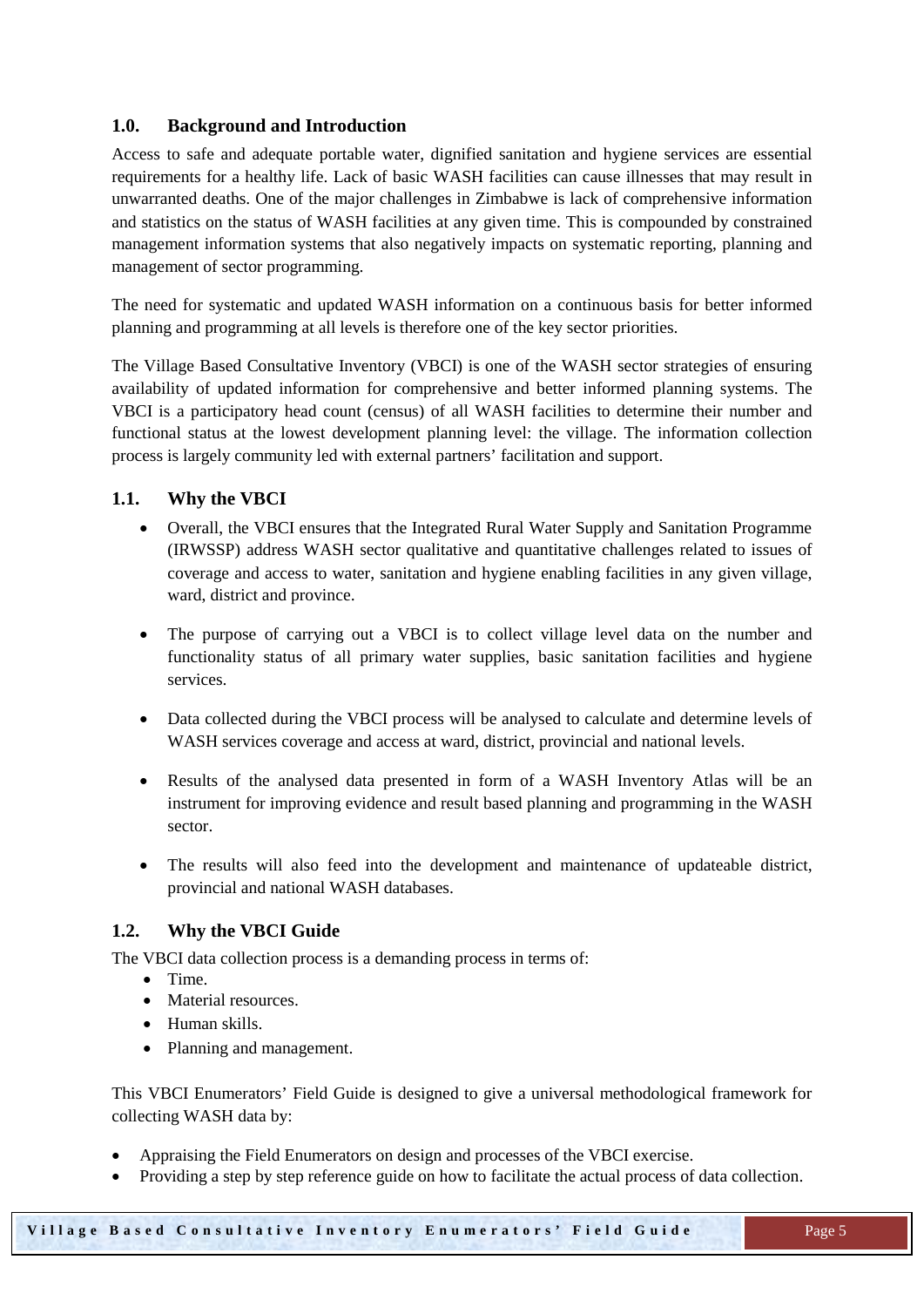- Introduce the Field Enumerators to the set of VBCI data collection tools i.e.
	- Communal water facilities tool
	- Household water facilities tool.
	- Household sanitation and handwashing facilities tool.
	- Village hygiene enabling facilities tool.
	- Institutional water facilities tool.
	- Schools sanitation and hand washing facilities tool.
	- Health Institutions sanitation and hand washing facilities tool.
	- Other institutions sanitation facilities tool.

#### <span id="page-5-0"></span>**1.3. Who Facilitates Field Data Collection**

Ideally, field data collection must employ the services of village and ward based government and implementing partners' extension or field staff. This approach is expected to enhance ownership of the VBCI results, capacity development and increase utilisation of the results in community and district level WASH planning and management.

This approach requires above average interviewing and facilitation knowledge and skills on the part of the Field Extension staff. Some of the key considerations and competencies are summarised in Table 1.

| <b>Facilitation Issue</b>               | <b>Quality Indicators</b>                                                             |
|-----------------------------------------|---------------------------------------------------------------------------------------|
|                                         |                                                                                       |
| Responsibilities of                     | Guiding discussion between households/participants during a community<br>$\bullet$    |
| a facilitator.                          | exercises/meeting.                                                                    |
|                                         | Facilitators are not teachers - they guide discussion.<br>$\bullet$                   |
|                                         | Encourages discussion between community members/participants.                         |
|                                         | Encourage participants to stand or sit in a convenient way that promotes<br>$\bullet$ |
|                                         | equal participation of all participants: men, women, young and old, rich and          |
|                                         | poor etc.                                                                             |
|                                         | Always encourage dialogue amongst community members<br>where<br>$\bullet$             |
|                                         | communities ask questions and assist each other in answering them without             |
|                                         | much interference from the facilitator.                                               |
|                                         |                                                                                       |
| <b>Behaviours</b><br>of<br>$\mathbf{a}$ | Enthusiastic.<br>$\bullet$                                                            |
| good facilitator.                       | Respect ideas raised by community members or participants.<br>$\bullet$               |
|                                         | Encourage women and the poor to voice their ideas.<br>٠                               |
|                                         | Manage time effectively.                                                              |
|                                         | Create a warm atmosphere.<br>$\bullet$                                                |
|                                         | Have a sense of humour— ensure a community exercise is enjoyable!<br>$\bullet$        |
| <b>Characteristics</b> of               | Someone who encourages the participation of community members and<br>$\bullet$        |
| a good facilitator.                     | individual participants.                                                              |
|                                         | An effective communicator who is liked and respected by the community.<br>٠           |
|                                         | Has some background knowledge of the people and the community.                        |
|                                         | A good listener who is also willing to learn.<br>$\bullet$                            |
|                                         |                                                                                       |
| What<br>good<br>$\mathbf{a}$            | Prejudicing or possessing a negative attitude towards people.<br>$\bullet$            |
| facilitator<br>should                   | Using complex terms with households/participants.<br>$\bullet$                        |
| avoid.                                  | Projecting one's own ideas all the time.<br>$\bullet$                                 |
|                                         | Lecturing or teach households/participants.<br>$\bullet$                              |

**Table 1: Key Competencies Expected from an Enumerator:**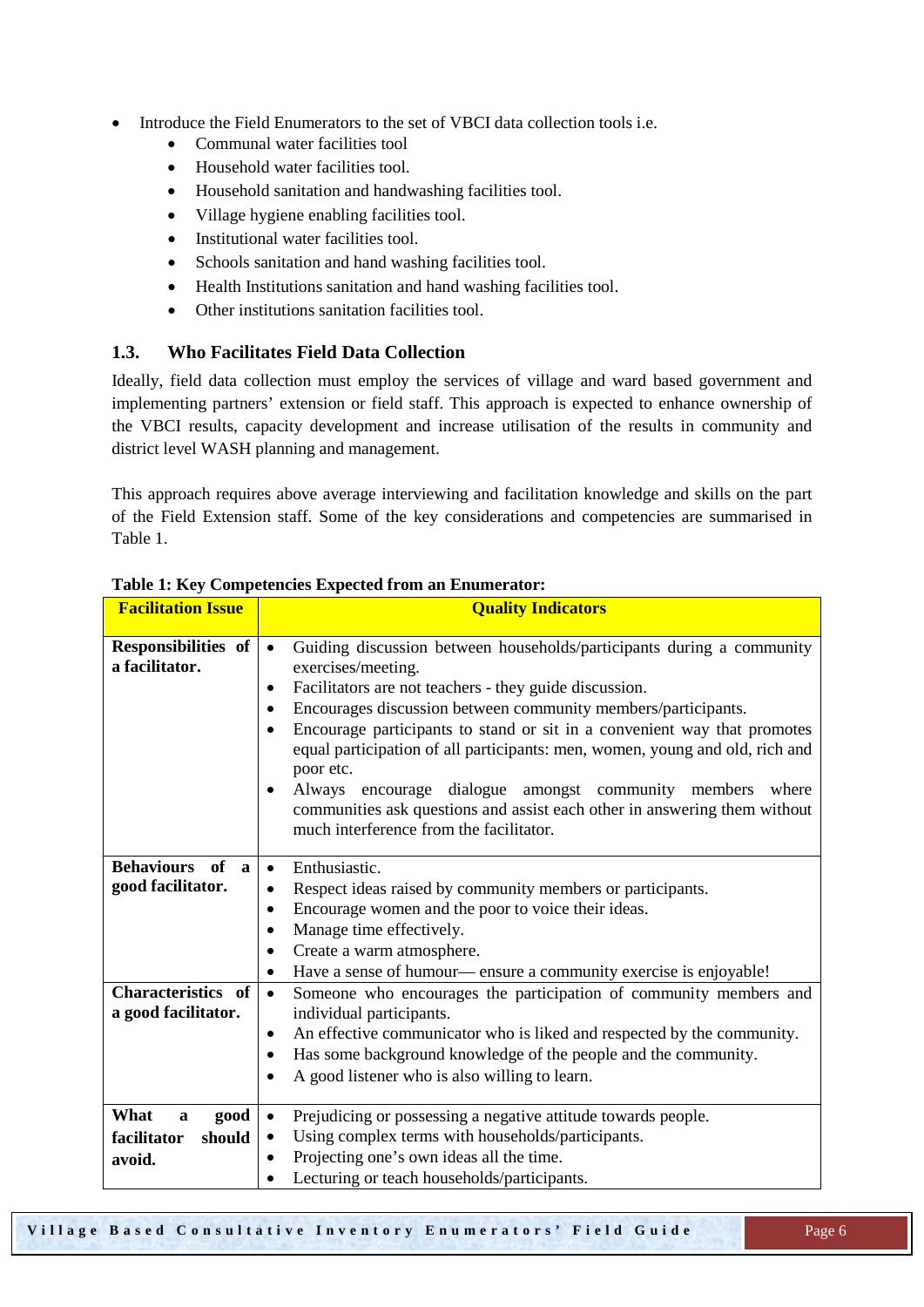The Provincial and National Teams shall therefore focus on facilitating training of enumerators, quality control of collected data, supervising data entry, analysis, report writing and development of district based databases.

#### <span id="page-6-0"></span>**2.0. VBCI Procedure/Methodology**

As the name suggests, the VBCI process involves collection of WASH data at village level in direct consultation with community leaders and community members through proper completion of a set of eight (8) VBCI data collection tools. Community participation is a key component to a successful VBCI; the outcome depends to a large extent on the level and degree of community participation and involvement in data gathering and quality control.

Data collection is through a village-by-village oriented approach to minimise enumeration errors. Doing this at a higher level like the ward has potential of omitting, over-reporting or underreporting certain issues. This will also address issues of distributive inequalities as "*calculation of services levels at ward levels may technically indicate that service level no. 1 has been attained for all villages in the ward, yet the distribution of the facilities at villages level may be skewed such that in other villages there will be more than required for a given service level."*

Planning and carrying out a VBCI in a district involves a number of logical steps and stages. The key steps are described below.

#### <span id="page-6-1"></span>**2.1. Steps in Carrying out a VBCI**

#### <span id="page-6-2"></span>**2.1.1. Step 1: Making a decision to carry out the VBCI**

The Rural District Council management with the advice and assistance of the District Water Supply and Sanitation Sub-Committee must make a decision and reach a consensus on the need to carry out the VBCI in their district. Ideally this should be reflected in documentation of District Water Supply and Sanitation Sub-Committee (DWSSC) activities such as DWSCC monthly meetings. The recommendation should spell out key issues such as the justification for the VBCI, the proposed time frame and the funding mechanism.

#### <span id="page-6-3"></span>**2.1.2. Step2: Obtaining a Full Council Resolution to carry out the VBCI**

The success of the VBCI process requires proper introduction to Councillors at a Full council meeting; explaining its scope, relevance and value addition to the achievement of the district IRWSSP objectives. The District Water Supply and Sanitation Sub-Committee (DWSSC) can assist in this regard.

Once the DWSSC and Council Executive staff has agreed on the need for carrying out a VBCI, a full council resolution should be obtained ensuring that:

- All the mandatory procedures of introducing the motion on the VBCI are duly adhered to.
- All councillors are adequately briefed on the objectives, justification, procedures and value addition of carrying out the VBCI in their respective districts and wards.
- The role of the individual Councilors in the VBCI exercise as development agencies in their respective wards are adequately explained, clearly understood and agreed to.
- The roles of other stakeholders are clearly understood and agreed to by the Councilors.
- The sources and funding modalities are clearly understood and confirmed and agreed to by all stakeholders.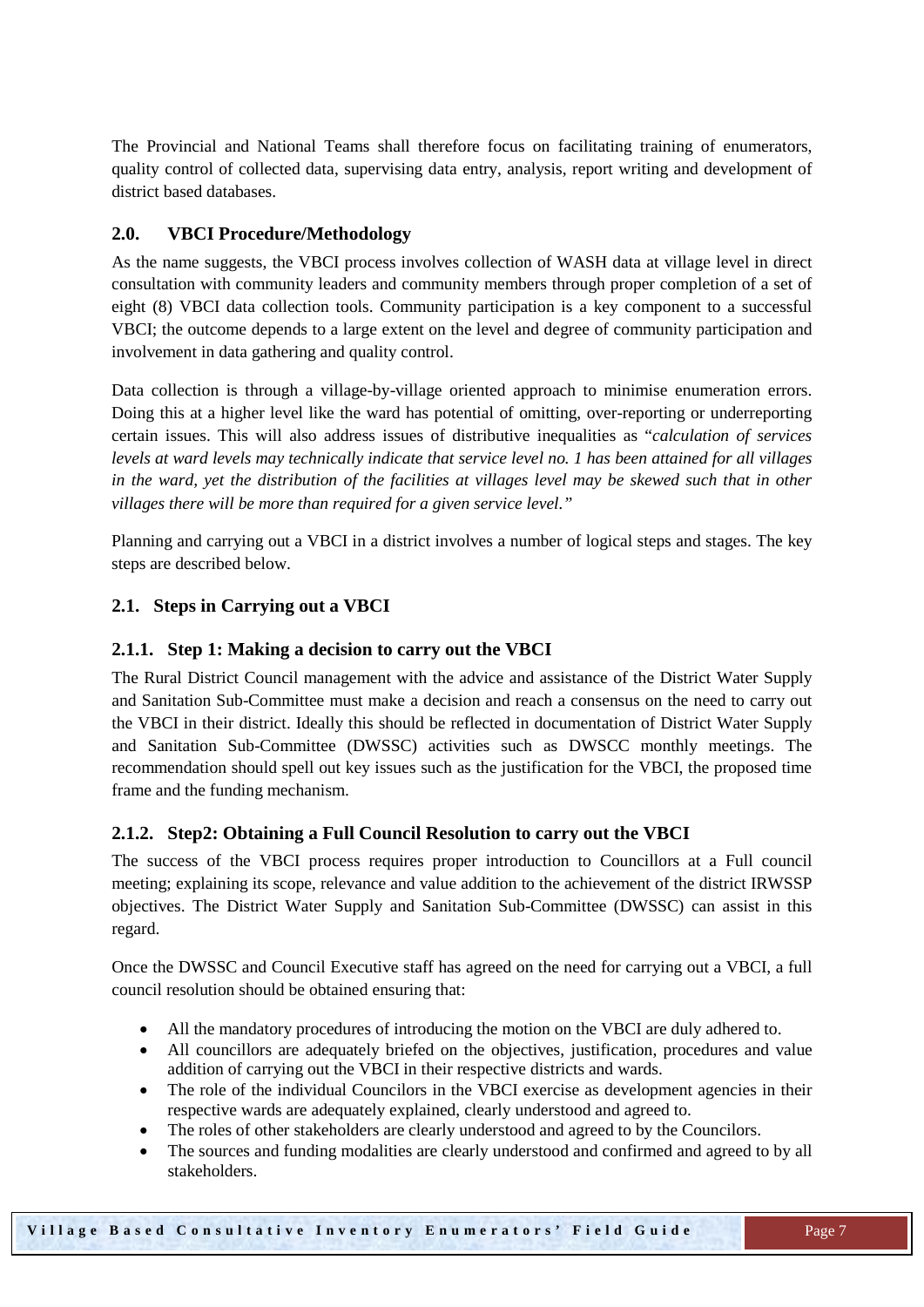#### <span id="page-7-0"></span>**2.1.3. Step 3: Preparing the Logistics of carrying out the VBCI**

The DWSSC with advice from the Rural District Council and the District Administrators (DA) office must ascertain Village and Ward boundaries, number and names in the District in terms of the Statutory Instrument (SI) 372 of 1992. The SI 372 of 1992 defines all villages and ward boundaries in all the Rural Districts of Zimbabwe. Practice has shown that not all Government Departments and development partners at District level adhere to these village and ward boundaries in planning, implementation, and monitoring of their respective development projects and programmes.

If necessary the DWSSC team can facilitate a meeting with Full Council in order to come to a common agreement between RDC and the line Ministries about this matter following the provisions of SI 372/1992.

#### <span id="page-7-1"></span>**2.1.4. Step 4: Preparing a VBCI Implementation Plan**

It is the responsibility of the RDC in collaboration with the DWSSC to develop a documented implementation plan for carrying out the VBCI. The implementation plan must ensure logical and sequential linkages of all the critical activities. Some of the key activities include the need to ensure:

- Adequate supply of data collection tools to the field enumerators consisting data collection questionnaires, GPS unit, field guide, note book, atleast 2 ball point pens etc).
- Adequate logistical and technical support to field enumerators.
- A clear supervision, quality control, monitoring and support mechanisms to field data collection staff.
- A clear reporting and collection of completed data collection tools from the field.

#### <span id="page-7-2"></span>**2.1.5. Step 5: Selection and Training of VBCI Data Collection Staff**

Once a comprehensive VBCI implementation plan has been developed and agreed upon and funding is secured and confirmed, the RDC and the DWSSC need to facilitate the selection and training of field data collection staff.

Selection of field enumerators must ensure the following:

- Government extension staff is given priority to participate.
- Government Extension staff with strong individual interest and motivation to participate in the VBCI are prioritized.
- Government Extension staff relatively better equipped in terms of mobility and related institutional memory, professional knowledge and training are preferred.
- All things being equal, extension staff recruited for the VBCI must facilitate the process in their respective wards and villages of operation.
- Priority should be given to Extension staff who have the time to be fully available for training sessions and the ten day data collection period.
- One should be young and energetic as data collection involves strenuous travelling sometimes under difficulty terrain.
- Individual implementation plans for the field staff should be agreed upon specifying the supervision, monitoring and support mechanisms to field data collection.
- It may be advisable to undertake mini-interviews with the prospective field data collection staff to verify their respective willingness and capacity to carry out the task.
- Training of the Field data collection staff must be facilitated by a trained trainer. The NAC will facilitate the training of the PWSSC Teams that will cascade the training to the district level staff. The training of a respective district field data collection team must take not less than four full days focusing mainly on the administration of the eight data collection tools.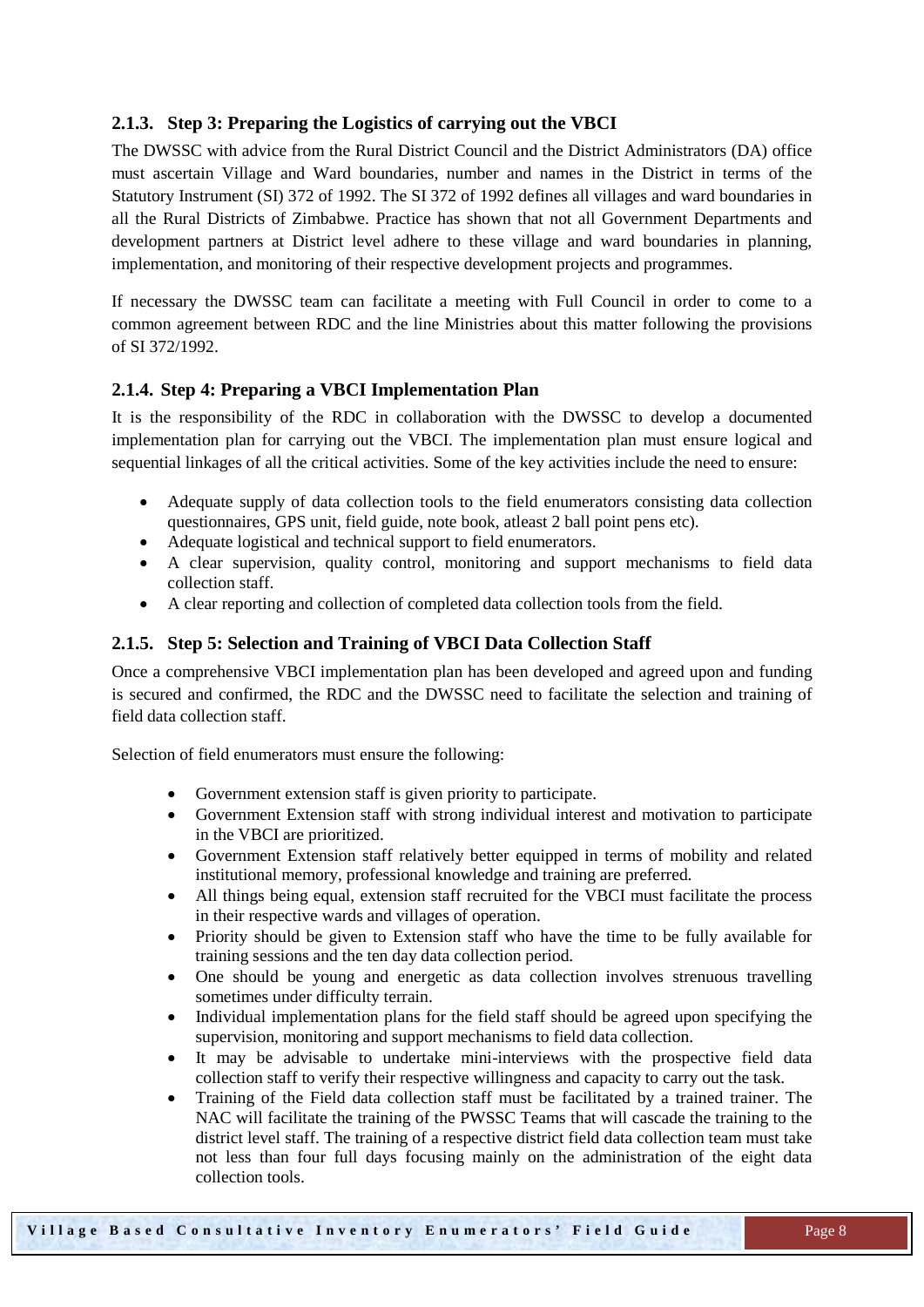#### <span id="page-8-0"></span>**2.1.6. Step 6: VBCI Field Data Collection**

The physical administration of the data collection tools shall be the primary responsibility of the trained ward based Field Data Collection Staff/Extension workers who should ensure:

- Full and effective community participation enhanced through the use of community leaders and the community at large.
- The process is very consultative involving active participation of villagers at various levels.
- Completion of forms that target the collection of data on community/household WASH facilities shall be administered with full participation of the majority of the village population preferably through a fully constituted village meeting.
- For all the forms relating to institutional WASH services, heads of the respective types of institutions shall be the key informants.
- Ward code numbers are used for wards that have no names.
- <span id="page-8-1"></span>• Remarks section of the data collection are duly and clearly completed

#### **2.1.7. Step 7: Reporting, Supervision and Monitoring of the VBCI Process**

Supervision and Monitoring of the VBCI process is mainly the responsibility of the respective DWSSC, PWSSC and the National Team. A monitoring plan shall therefore be developed and agreed upon before initiation of the data collection process. A clear reporting structure shall also be agreed upon by all the players actively involved in the VBCI process for easy and effective coordination and flow of information.

#### <span id="page-8-2"></span>**3.0. VBCI Data Collection Tools**

The VBCI data collection tools solicit information pertaining to the number and functional status of all existing WASH facilities in every village. Details related to number of users of the WASH facilities are also collected.

WASH data shall be collected at 3 distinctive sources and levels of use and management of WASH facilities and service i.e.

- Household level.
- Community level
- Institutional level

#### <span id="page-8-3"></span>**3.1. Description of the Various Data Collection Tools**

#### <span id="page-8-4"></span>**3.1.1 Communal Water Facilities Form**



This form captures data on all water facilities existing at either individual household premises or communal level and is communally owned. These communal water points may be in form of boreholes, deep or shallow wells or stand pipes.

Individual and exclusive reference points (GPS coordinates) and other water point details (headworks and status of the same) are collected at facility level although facilities from one village should be collected using one form.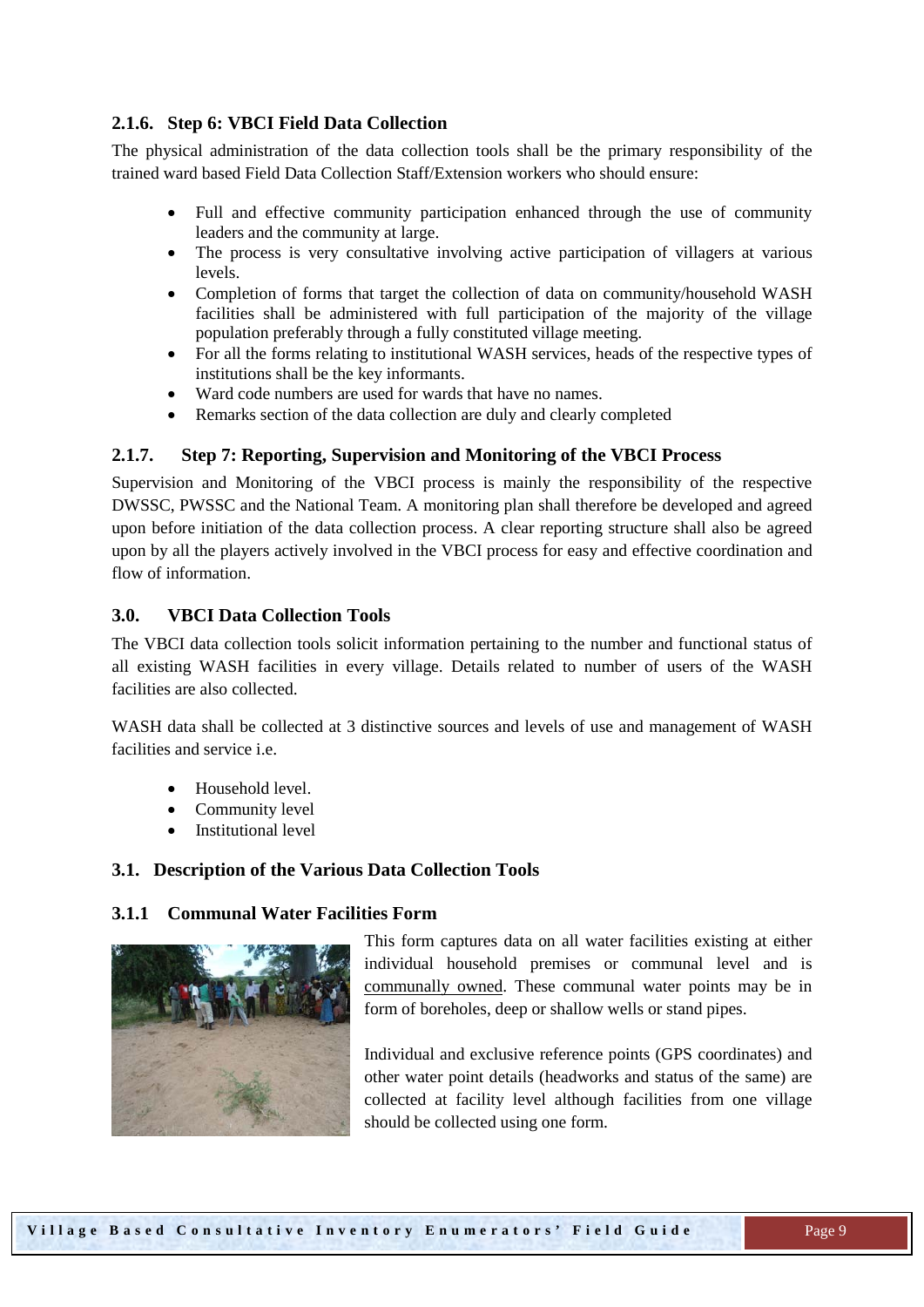It is important to note that the primary identifier of a water point is the GPS Coordinates. Therefore GPS Coordinates shall be separate for each water point.

Identification and confirmation of communal water facilities shall be through participatory processes such as community meetings, community mapping and village walk with key informants. It is a prerequisite that an enumerator physically visit each and every sited water point collecting GPS coordinates and confirming other status indicators of the facility.

All sources of water and the various technologies shall be thoroughly and clearly explained to communities first before identification and classification of the different water sources and administration of data collection tool.

There are generic differences between mono, national and submersible pumps that may not be physically observed.

A mono pump is diesel engine or electricity powered and has a base frame and a power house. A national pump is observed by an up and downward movement of rods. A submersible pump is not visible as it is buried underground in the water sources.

#### <span id="page-9-0"></span>**3.1.2 Household Water Form**

This tool collects information on household owned water points that may include boreholes, deep and shallow well. The water facilities may be used by the neighbouring households but are private sources of individual households.

All household water points shall be enumerated and have their total recorded by type under one set of village GPS coordinates taken at the entrance to the Village Head's Kitchen.

The most probable effective way of collecting this data is through a community meeting, most conveniently immediately after collecting information on communal water facilities. This can be verified through other participatory methods such as community mapping.

#### <span id="page-9-1"></span>**3.1.3 Household Sanitation and Hand Washing Facilities Form**

This form collects data for both sanitation (latrines) and hand washing facilities. Household data is collected summed per village.

Reference point for any data is the Village Head's Homestead and therefore GPS coordinates for the village shall be taken at the door step to the village head's kitchen. In case of a polygamous village head, coordinates shall be taken from the door step of the first wife.

Effort should be made to assemble the whole village together at a village centre for collection of information and joint completion of the questionnaire. Most preferable key informants are the Village Heads, Village Health Workers (VHW), local other extension workers and the community at large.

Counting of village population should include those who reside in the village for at least threequarters  $(3/4)$  of the year including children even those born on the day of enumeration. Village population does not necessarily have to tally with the population records in the village head's register as the register sometimes include those who do not usually stay in the village.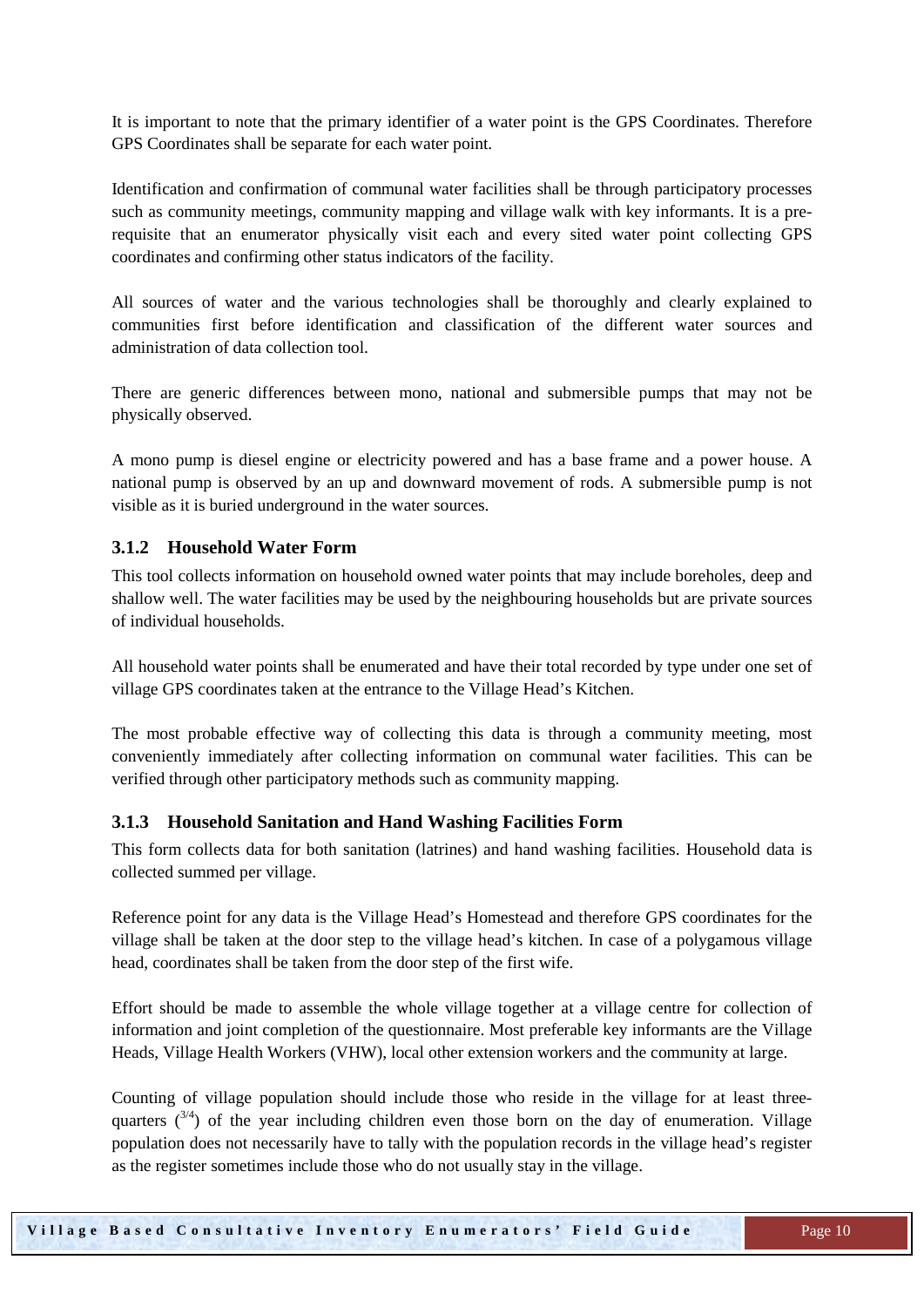Note that incomplete BVIPs not in use shall be recorded in the "Under Construction" column and an incomplete BVIP but being in use is recorded under the "Upgradable" Column.

A pit latrine with a washable floor is one with a cement slab and not fitted with a vent pipe although it can be roofed. A hand washing facility is any device specifically designed for the purpose of hand washing after visiting and using the latrine.

#### <span id="page-10-0"></span>**3.1.4 Village Hygiene Enabling Facilities Form**

This tool collects information on hygiene enabling facilities i.e. pot racks and refuse pits. This information should be collected at village level. GPS codes taken from the Village Head's door entrance into the kitchen shall be a reference point for all the collected information. Information can be collected through a community meeting and verified though other means such as village mapping. Possible key informants include the Village Health Worker, Community Care Givers, Environmental Health Technicians, Village Secretaries, Village Heads or any other respected and influential local leadership.

The tool collects information on the number of households with a particular type of a Health Enabling facility other than just the number of available health enabling facilities.

#### <span id="page-10-1"></span>**3.1.5 Institutional Water Facilities Form**

This tool is used to collect water data from all major and common institutions in the respective villages i.e. Early Childhood Development (ECDs) centres, primary and secondary schools, clinics, rural health centres, hospitals, churches, tertiary institutions etc. The tool shall be administered personally by the Field Enumerator to key informants such as the Heads of the respective Institutions or their next in hierarchy. The tool shall **NOT** be left or posted for self-administration by the institution authorities. However, for purposes of familiarisation with the tool, the key informants can be given the form in advance.

It is important to note that an institutional water source refers to a source that was provided specifically for use by the respective institution although in practice it might also be shared with surrounding households from nearby villages and communities. The water sources must be officially owned by the respective institution.

In case where an institution relies on more than one water source, these must be enumerated separately and their details recorded separately but under the same institution name one after the other in their order of hierarchy.

The functionality of a water point relates to its mechanical status and shall not be used to describe its seasonality status. It is therefore possible that a water sources can be mechanically functional but not giving water at the time of enumeration due to issues to do with seasonality. As such at the time of enumeration, a water source can be mechanically functional and providing water but can be recorded as seasonal as it dries during the drier part of the year.

#### <span id="page-10-2"></span>**3.1.6 Schools Sanitation and Hand Washing Facilities Form**

This tool captures information on both latrines and hand washing facilities at any given school for students and the teaching and non-teaching support staff.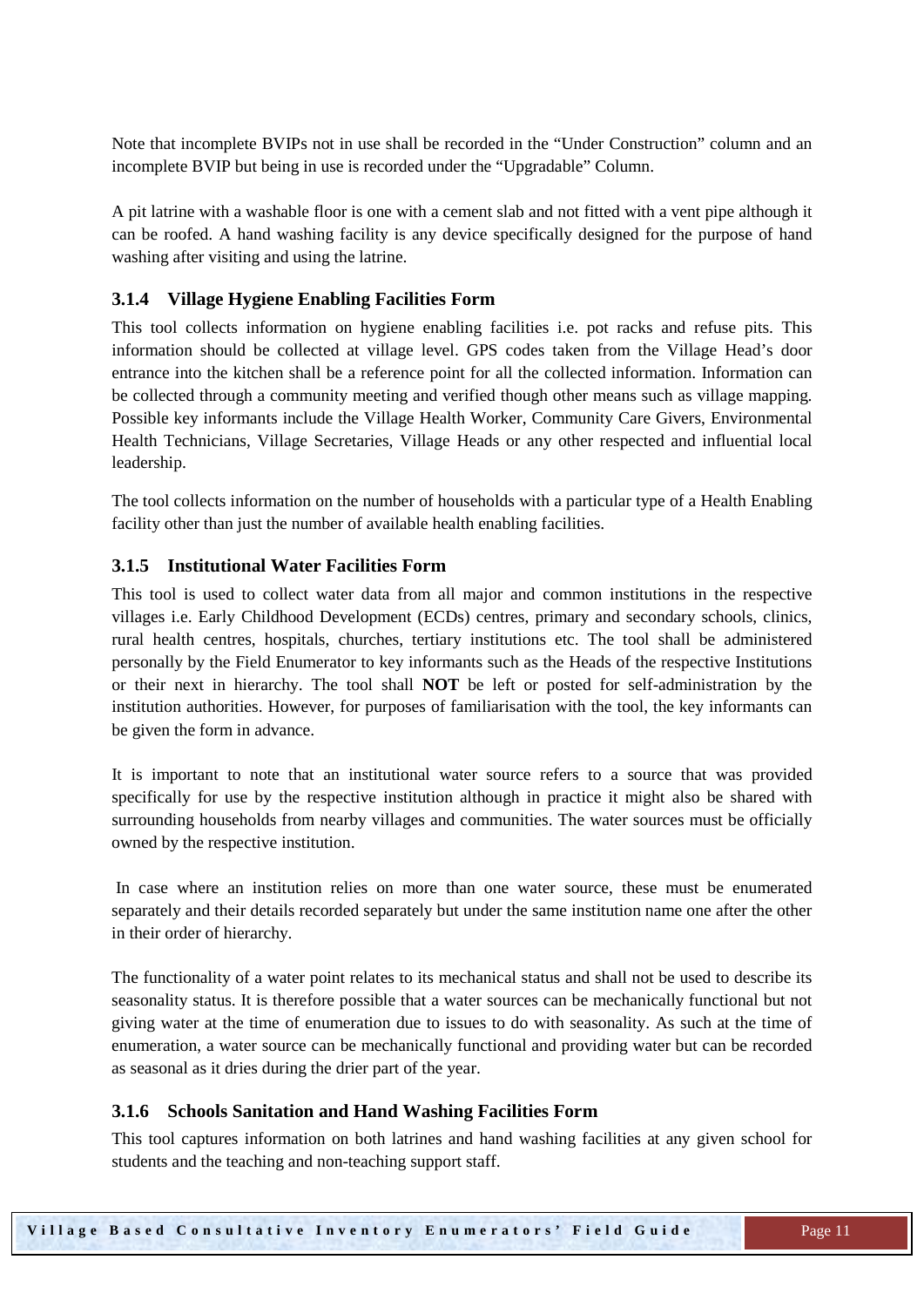A school refers to any of the following whose details shall be recorded independent and exclusive of each:

- Early Childhood Development (ECD) Centre that may or may not be within the premises of an existing primary school. Please not that a multiple ECDs can be satellites to one primary school and each one will be recorded separately exclusive of the mother school but using the mother school EMIS code. The code must have the appropriate extension number. However GPS coordinates will be exclusive of the mother school.
- Primary School that can be the mother or a satellite of another primary school. A satellite primary school will inherit the mother school EMIS code with the appropriate extension but retain its own GPS codes.
- Secondary school that can be the mother or satellite of another secondary school. A satellite secondary school will inherit the mother school EMIS code with the appropriate extension but retain its own GPS codes.
- Tertiary institution that can be a college or any other training institution. A satellite tertiary institution will inherit the mother institution identification/registration code with the appropriate extension but retain its own GPS codes.

**NB:** GPS coordinates for any given institution or school shall be taken from the flag pole position.

Column on total number of staff on the form shall be taken to mean total number as per establishment and not number in post. It is recommended that the school or institution Head be the key informant for completion of this tool. In his/her absence, the deputy or senior teacher shall be considered as possible alternative key informants.

Note that the tool shall not be left behind for the school authorities' self administration. The trained Field Data Collection Enumerator shall be personally responsible for the administration of the questionnaire.

An EMIS code for any school is the one that appears and used on the Ministry of Education, Sport, Art and Culture's ED46 Form. Any registered school has this number. Note that some of the unregistered schools especially in the new resettlement areas might be an extension of one registered school and in this case use the EMIS code of the mother school. In this case, the unregistered school shall be taken as a 'satellite school' whereupon the registered one to which it is an annexe is enumerated as the 'mother'. A registered school that does not have an annexe shall simply be recorded as 'registered'.

#### <span id="page-11-0"></span>**3.1.7 Health Institutions Sanitation and Hygiene Enabling Facilities Form**

The form collects information relating to latrines, hand washing and other hygiene enabling facilities at health institutions. It is recommended that the form shall be administered to a person in charge of the health institution or the second in command. Observable information should always be double checked.

Total number of staff shall be taken to mean number as per establishment in relation to professional and support staff and not the number in post.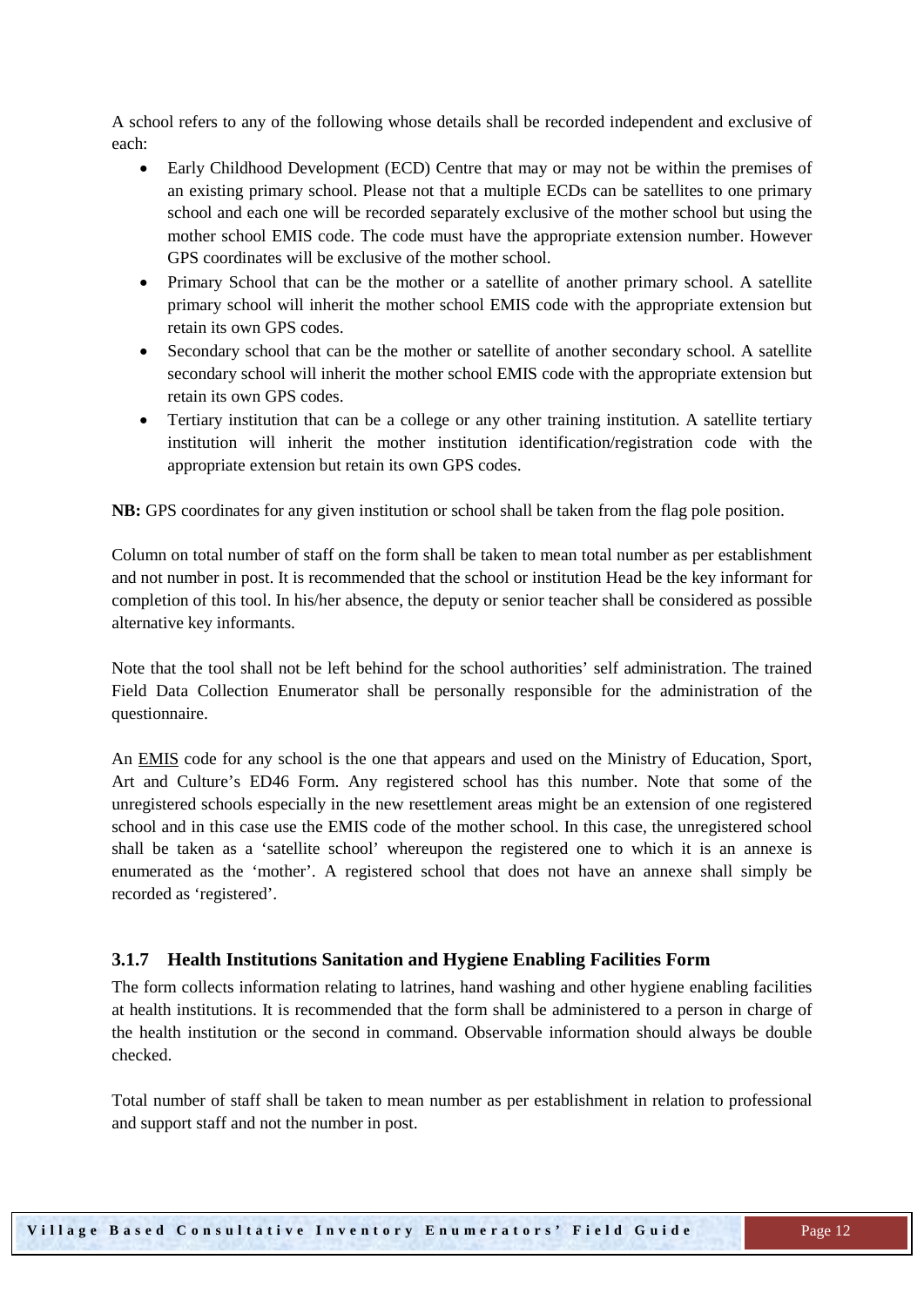For flush toilets, one chamber shall be treated as one squat hole. Coordinates for any health institution shall be taken from a flag pole.

#### <span id="page-12-0"></span>**3.1.8 Other Institutions Sanitation Facilities Form**

The tool is designed to capture sanitation facilities existing at other institutions other that schools and health instititutions. These might be churches, business centres, community courts, village centre etc. Note that established institutions like the apostolic sect churches which are known open spaces without but usually without a physical church building might also need to be enumerated as they often than not comprise a bulk of institutions in the rural areas.

| <b>Parameter</b>                     | <b>Description</b>                                                                                                                                                                                                                                                                                                                                                                                                                                                                                                                                                                                                                               | <b>Diagramme</b> |
|--------------------------------------|--------------------------------------------------------------------------------------------------------------------------------------------------------------------------------------------------------------------------------------------------------------------------------------------------------------------------------------------------------------------------------------------------------------------------------------------------------------------------------------------------------------------------------------------------------------------------------------------------------------------------------------------------|------------------|
|                                      | <b>Glossary of Sanitation Technologies</b>                                                                                                                                                                                                                                                                                                                                                                                                                                                                                                                                                                                                       |                  |
| Single BVIP                          | Has one squat hole and has its 'hygiene' improved through:<br>Fitting a ventilation pipe with a fly screen.<br>The floor slopes towards the squat hole.<br>The structure has a roof making its internal semi-dark to<br>$\bullet$<br>help with the control of flies as the flies will go up the<br>ventilation pipe instead of the squat hole.<br>The pit is dug at least 3m deep, lined and with a washable<br>cement slab.<br>Note BVIPs can assume various shapes. Some are spiral, some<br>rectangle, some have doors etc.                                                                                                                   |                  |
| Double BVIP                          | This latrine has 2 squat holes and has its 'hygiene' improved<br>through:<br>Each pit having a corresponding fly screen fitted vent pipe.<br>Has a cement slab.<br>The washable floors slope towards the squat holes.<br>$\bullet$<br>The structure has a roof making its internal semi-dark to<br>help with the control of flies as the flies will go up the<br>ventilation pipe instead of the squat hole.<br>The pits are lined and dug atleast 3m deep at the time of<br>construction.<br>The pits are more than one $(1)$ metre unfilled.<br>Note BVIPs can assume various shapes. Some are spiral, some<br>rectangle, some have doors etc. |                  |
| Multi-<br>Compartment<br><b>BVIP</b> | • Has more than 2 squat holes.<br>• Can be in different shapes.<br>• Has its 'hygiene' improved through:<br>• Fitting a fly screen covered ventilation pipe for each squatting<br>compartment.<br>• Floor that slopes towards the squat hole.<br>• The structure has a roof to reduce the internal light within the<br>structure making it semi-dark to help controlling of flies. If                                                                                                                                                                                                                                                            |                  |

#### <span id="page-12-1"></span>**4.0 Village Based Consultative Inventory Glossary of Terms and Technologies**

**Village Based Consultative Inventory Enumerators' Field Guide** Page 13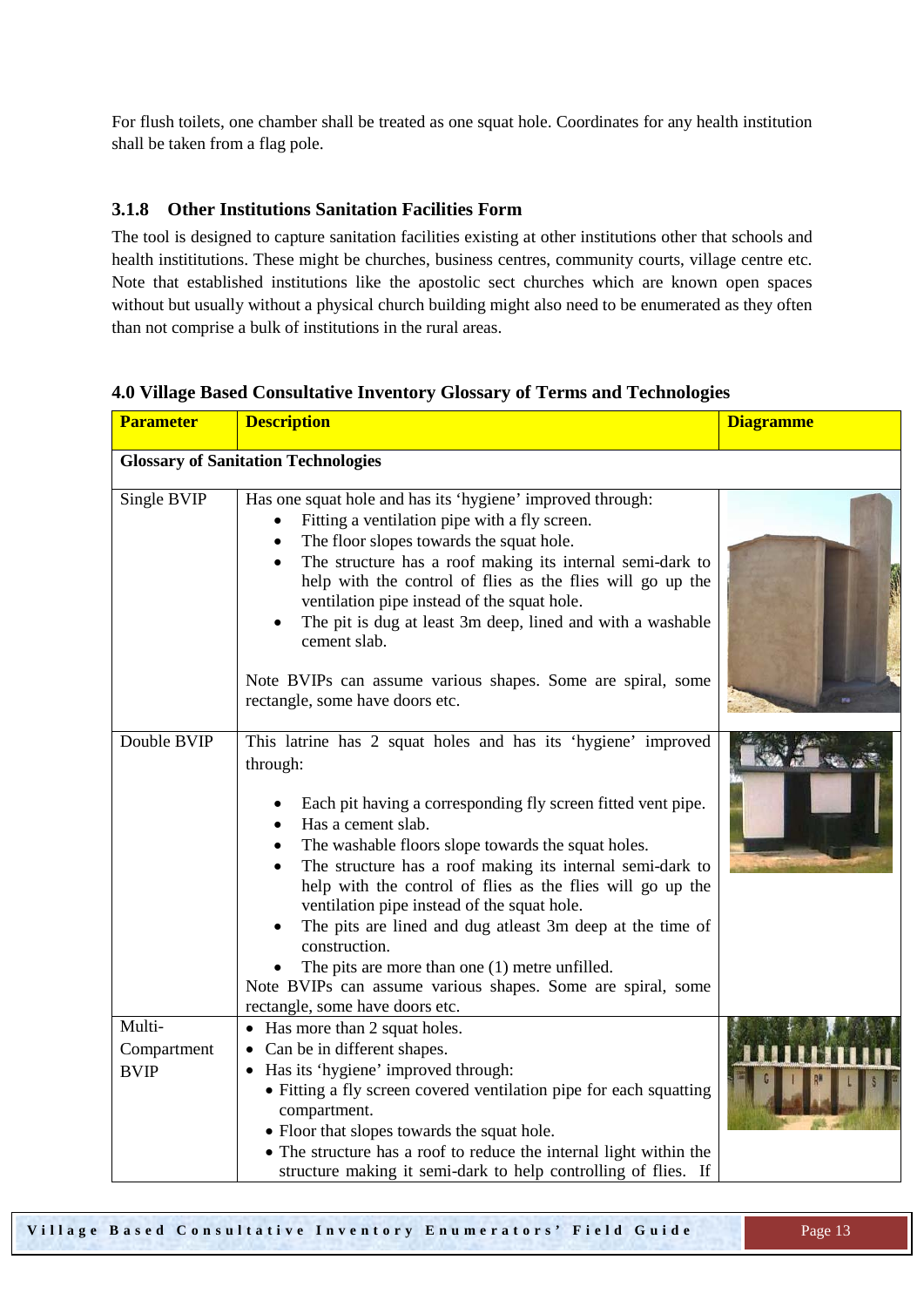|                                                      | the interior is semi-dark, the flies will fly out through the<br>ventilation pipe as the only source of light instead of the squat<br>hole.<br>• The pits were at least 3m deep at the time of construction,<br>lined and with a slab.                                                                                                                                                             |                       |
|------------------------------------------------------|----------------------------------------------------------------------------------------------------------------------------------------------------------------------------------------------------------------------------------------------------------------------------------------------------------------------------------------------------------------------------------------------------|-----------------------|
| Girl<br>friendly<br>School<br><b>BVIP</b><br>Latrine | • BVIP latrine that preserves the privacy and dignity of the girl<br>child and ladies.<br>• Have closable and lockable doors from inside.<br>• Retain all the qualities of a multi compartment BVIP as given<br>above.<br>They take different shapes and plans.<br>$\bullet$                                                                                                                       |                       |
| EcoSan (Urine<br>Diversion)                          | An EcoSan is a dry toilet into which carbon-rich material<br>(vegetable wastes, straw, grass, sawdust, ash) are added to the<br>excreta and special conditions maintained to produce inoffensive<br>(environmentally friendly, without odour) compost. A composting<br>latrine may or may not have a urine separation device. If it has, is<br>called a urine diversion system.                    |                       |
| Upgradeable<br>BVIP (uBVIP)                          | Its sub-structure meets standard requirements for a BVIP.<br>Has a dry lined pit with a slab bearing to holes, one for<br>squatting and the other one for vent pipe.<br>Has a temporary superstructure made of locally available<br>resources<br>The superstructure can be upgraded to a full BVIP over<br>time whilst the latrine is under use.<br>The superstructures can take different shapes. |                       |
| latrine-<br>Pit<br>Washable Floor                    | A washable pit latrine is a dry latrine consisting of a<br>Lined pit/hole dug in the ground.<br>A covering slab made of concrete and with one opening<br>just for the squat hole.<br>Can assume various forms, shapes and sizes of structure<br>built for privacy.<br>No vent pipe is installed.                                                                                                   | <b>epano</b><br>chete |
| Latrine-<br>Pit<br>Unwashable<br>Floor               | An unwashable pit latrine is:<br>A dry latrine consisting of an unlined pit/hole dug in the<br>ground.<br>The pit does not have a covering slab and the floor is<br>unwashable.<br>There is some form of superstructure built around the pit<br>for privacy.<br>No vent pipe is installed.<br>Can assume various shapes and sizes.                                                                 |                       |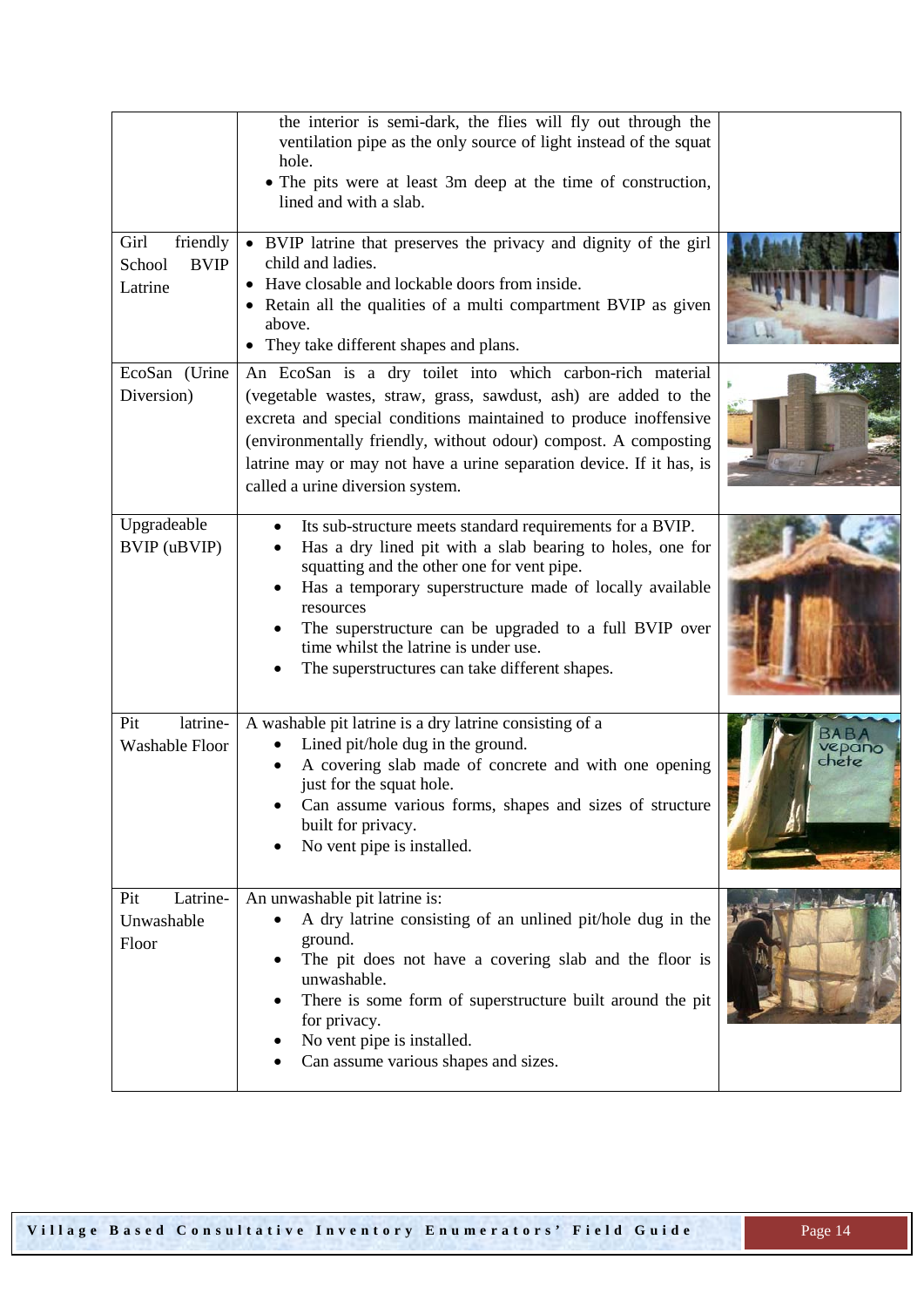| Latrine<br>Flush<br>(conventional<br>water closet) | Flush latrine is defined by the following parameters:<br>There must be running water.<br>$\bullet$<br>Facility should make use of the flush system.<br>Uses a cistern or water holding tank for flushing water.<br>Has a water seal (a U-shaped pipe below the squatting pan)<br>$\bullet$<br>that prevents the passage of flies and odours.<br>Connected to a piped sewer system or a septic tank, which<br>is closed at the bottom (conservancy tank). |  |
|----------------------------------------------------|----------------------------------------------------------------------------------------------------------------------------------------------------------------------------------------------------------------------------------------------------------------------------------------------------------------------------------------------------------------------------------------------------------------------------------------------------------|--|
| Pour flush                                         | A pour flush toilet uses a water seal, but water is hand-poured for<br>flushing (no cistern is used). The pour flush toilet can be connected<br>to a piped sewer system or a septic tank.                                                                                                                                                                                                                                                                |  |
|                                                    | <b>Glossary of Hand Washing Technologies</b>                                                                                                                                                                                                                                                                                                                                                                                                             |  |
| Institutional<br>Hand Washing<br>Tank              | • Mostly a big tank situated strategically to service more than one<br>block of latrines.<br>• Water comes out through a tap.<br>• Has an inspection hole on top which doubles as an opening for<br>refilling.<br>• Has closable outlet pipe.                                                                                                                                                                                                            |  |
| Household<br>Hand Washing<br>Facility              | • At household level, a hand washing tank is sometimes built as<br>part of a BVIP or independently as a tip tap                                                                                                                                                                                                                                                                                                                                          |  |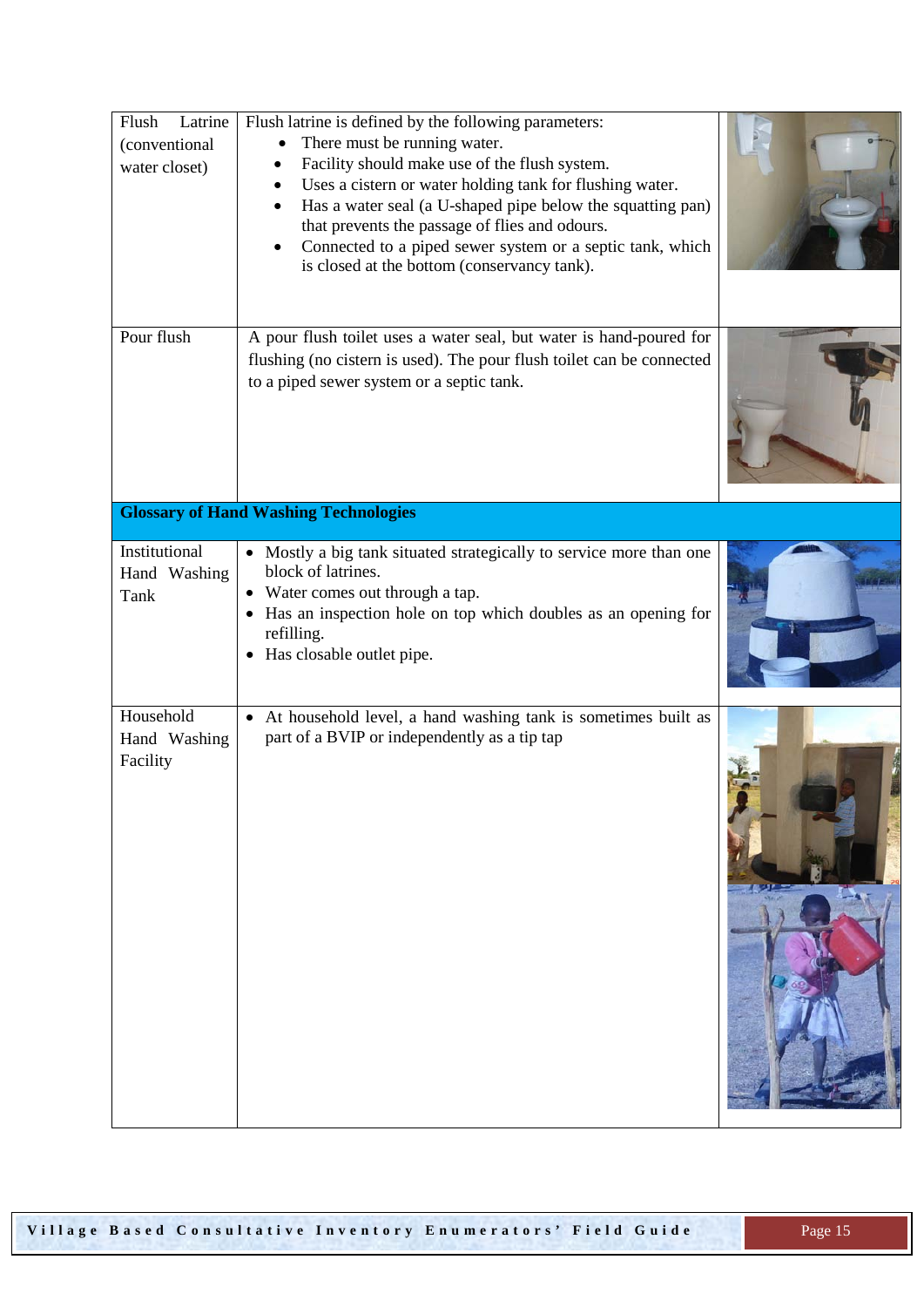| Hand Washing<br>Facilities<br>(Health<br>Institutions) | Minimum standards for any health institution are that it should<br>have:<br>Running water.<br>Hand washing facilities sinks should be provided inside the<br>latrines.<br>Where a handwashing facility is situated from outside it<br>shall also be enumerated |  |
|--------------------------------------------------------|----------------------------------------------------------------------------------------------------------------------------------------------------------------------------------------------------------------------------------------------------------------|--|
|                                                        | <b>Glossary of Hygiene Enabling Facilities</b>                                                                                                                                                                                                                 |  |
| Single Platform<br>Cement<br>Pot<br>Rack               | Has a single platform for handling dirty kitchen utensils and for<br>$\bullet$<br>drying cleaned ones.<br>Made up of bricks and cement.<br>$\bullet$<br>Raised atleast 1m above ground level.                                                                  |  |
| Double<br>Platform<br>Cement<br>Pot<br>Rack            | Has a double platform, one for handling dirty kitchen utensils<br>$\bullet$<br>and a top one for drying cleaned plates.<br>Made up of bricks and cement.<br>$\bullet$<br>Is raised atleast 1m above ground level                                               |  |
| Single Platform<br>Wooden<br>Pot<br>Rack               | Has a single platform for handling dirty kitchen utensils and for<br>$\bullet$<br>drying cleaned kitchen utensils.<br>Is made up of wood.<br>٠<br>Raised atleast 1m above the ground                                                                           |  |
| Double<br>Platform<br>Wooden<br>Pot<br>Rack            | This has a double platform, one for handling dirty kitchen<br>utensils and a top one for drying cleaned ones.<br>Rack is made up of wood<br>Raised atleast 1m above ground.                                                                                    |  |
| Lined<br>Refuse<br>Pit                                 | A hole dug and used for storing household waste.<br>$\bullet$<br>Its inner part is lined with bricks and cement.                                                                                                                                               |  |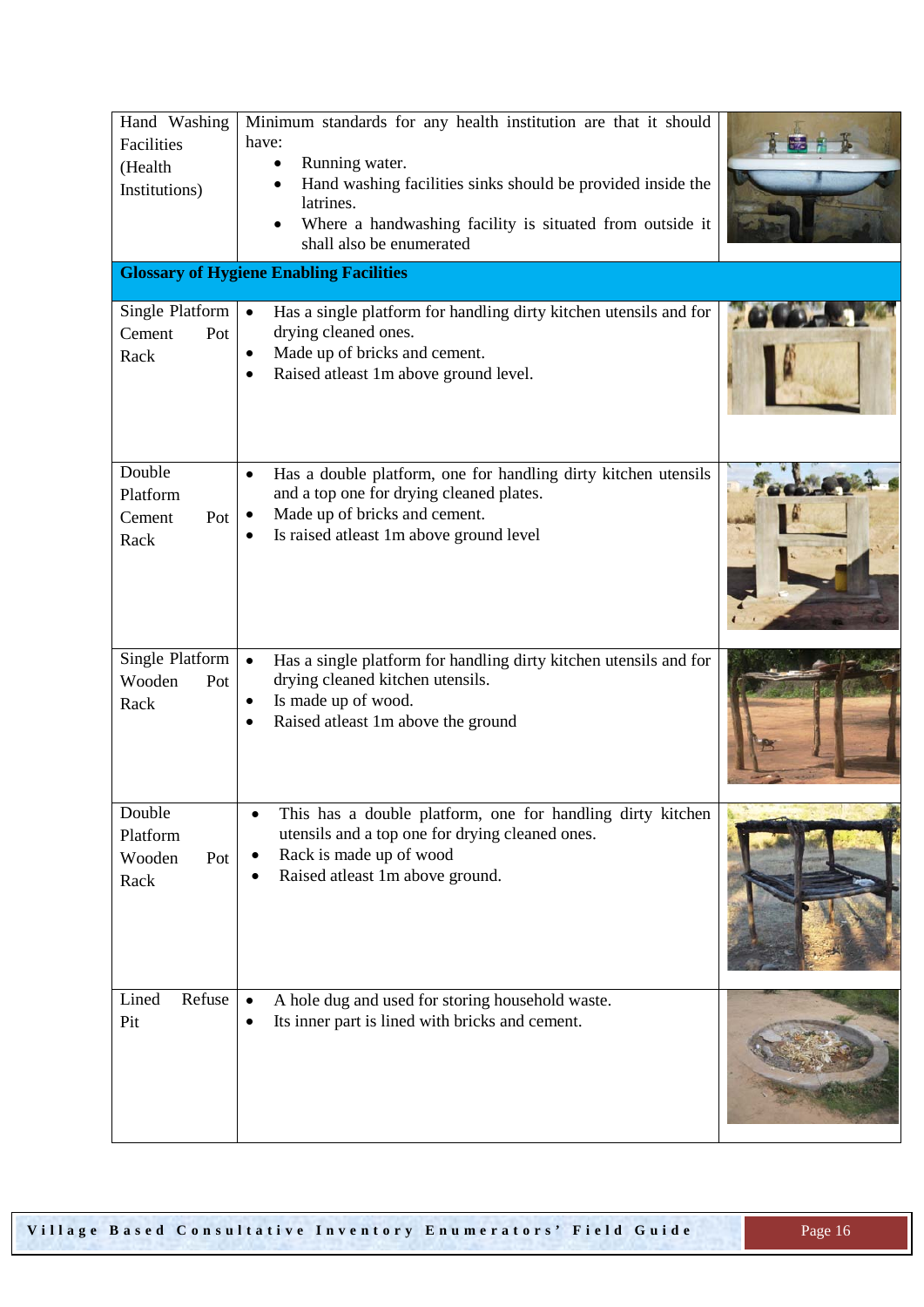| <b>Unlined Refuse</b><br>Pit                              | A hole dug and used for storing household waste.<br>$\bullet$<br>The pit is not lined.<br>$\bullet$<br>May not necessarily be dug to measurement and specifications.                                                                                                                                                                                                                                                                                                                                                                                       |  |
|-----------------------------------------------------------|------------------------------------------------------------------------------------------------------------------------------------------------------------------------------------------------------------------------------------------------------------------------------------------------------------------------------------------------------------------------------------------------------------------------------------------------------------------------------------------------------------------------------------------------------------|--|
| Placenta/<br><b>Ottoway Pit</b>                           | Minimum standards for any health institution are that:<br>There shall be at least one placenta or ottoway pit.<br>This should be properly sited away from sources of water<br>with a chimney to direct fumes into the atmosphere<br>Handles placentas for decomposition from mothers who<br>would have delivered                                                                                                                                                                                                                                           |  |
| Incinerator                                               | Minimum standards for any health institution are that there shall be:<br>At least one incinerator.<br>This should be properly sited away from sources of water<br>with a chimney to direct smoke into the atmosphere.<br>The incinerators can also take different shapes.<br>Used to burn various wastes                                                                                                                                                                                                                                                   |  |
| <b>Bottle Pit</b>                                         | Minimum standards for any health institution are that there shall be:<br>At least one bottle pit<br>This should be properly sited away from sources of water<br>Used for handling used bottles and needles                                                                                                                                                                                                                                                                                                                                                 |  |
|                                                           | <b>Glossary of Water Supplies Technologies</b>                                                                                                                                                                                                                                                                                                                                                                                                                                                                                                             |  |
| <b>Borehole</b><br>mounted with a<br>B' Type Bush<br>Pump | • A deep machine drilled hole with the purpose of reaching deeper<br>groundwater supplies.<br>• Constructed with casing, or pipes, which prevent the small<br>diameter hole from caving in and protect the water source from<br>infiltration by run-off water.<br>• Water is delivered out of the borehole through a pump.<br>• Head works are in place which include a perimeter fence,<br>sanitary seal, concrete apron without a slab, water run-off<br>channel and a soak away system<br>• A borehole with no sanitary seal is considered unprotected. |  |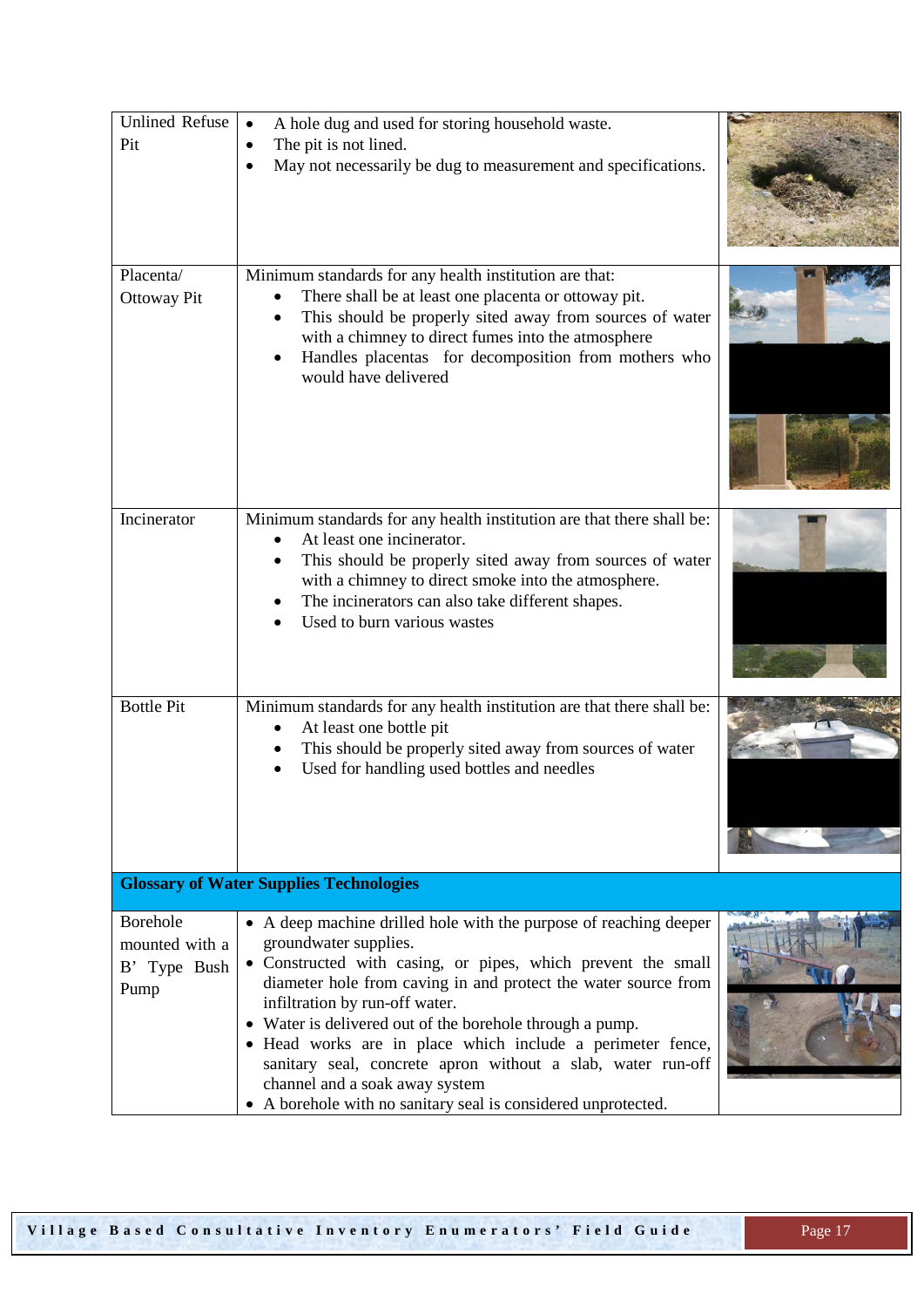| Well<br>Deep<br>with<br>mounted<br>A'<br>Type<br>an<br><b>Bush Pump</b> | • A deep machine drilled hole with the purpose of reaching deeper<br>groundwater supplies.<br>• Constructed with casing, or pipes, which prevent the small<br>diameter hole from caving in and protect the water source from<br>infiltration by run-off water.<br>• Water is delivered out of the borehole through a pump.<br>• Head works are in place which include a perimeter fence,<br>sanitary seal, concrete apron without a slab, water run-off<br>channel and a soak away system<br>• A borehole with no sanitary seal is considered unprotected.                   |  |
|-------------------------------------------------------------------------|------------------------------------------------------------------------------------------------------------------------------------------------------------------------------------------------------------------------------------------------------------------------------------------------------------------------------------------------------------------------------------------------------------------------------------------------------------------------------------------------------------------------------------------------------------------------------|--|
| Well<br>Deep<br>Mounted with a<br>B'Type<br><b>Bush</b><br>Pump         | • Has been hand dug up to the hard rock and blasted to reach<br>greater water depths and is lined.<br>• Fitted with a pump.<br>• Draws its water from beneath shallow impermeable strata.<br>• Equipped with headworks which include a perimeter fence,<br>concrete slab (distinction feature from a borehole), concrete<br>apron, run-off channel and a soak away system.<br>• Deep well which is not lined and with no slab shall be taken as<br>unprotected                                                                                                               |  |
| C' Type Bush<br>Pump                                                    | • Head of a C'Type Bush Pump which mounted at either a deep<br>well or borehole.                                                                                                                                                                                                                                                                                                                                                                                                                                                                                             |  |
| Shallow<br>Well<br>mounted with a<br>Windlass<br>and<br><b>Bucket</b>   | • A large diameter hand dug excavation.<br>• Usually not more than 10-15m in depth.<br>• Dug with community self help and provide a generally reliable<br>water supply but may be seasonal.<br>• Lined and fitted with a sanitary plate, concrete apron, run-off<br>channel and an adequate method of disposing waste water.<br>• The superstructure can take different shapes and designs.<br>• A shallow well shall be considered protected if it is lined and<br>fitted with a slab, concrete apron and run-off channel that diverts<br>spilled water away from the well. |  |
| Shallow<br>Well<br>with<br>mounted<br>Elephant<br>an<br>Pump            | • A large diameter hand dug excavation.<br>• Usually not more than 10-15m in depth.<br>• Dug with community self help and provide a generally reliable<br>water supply but may be seasonal.<br>• Lined and fitted with a sanitary plate, concrete apron, run-off<br>channel and an adequate method of disposing waste water.<br>• A shallow well shall be considered protected if it is lined and<br>fitted with a slab, concrete apron and run-off channel that divert<br>spilled water away from the well.                                                                 |  |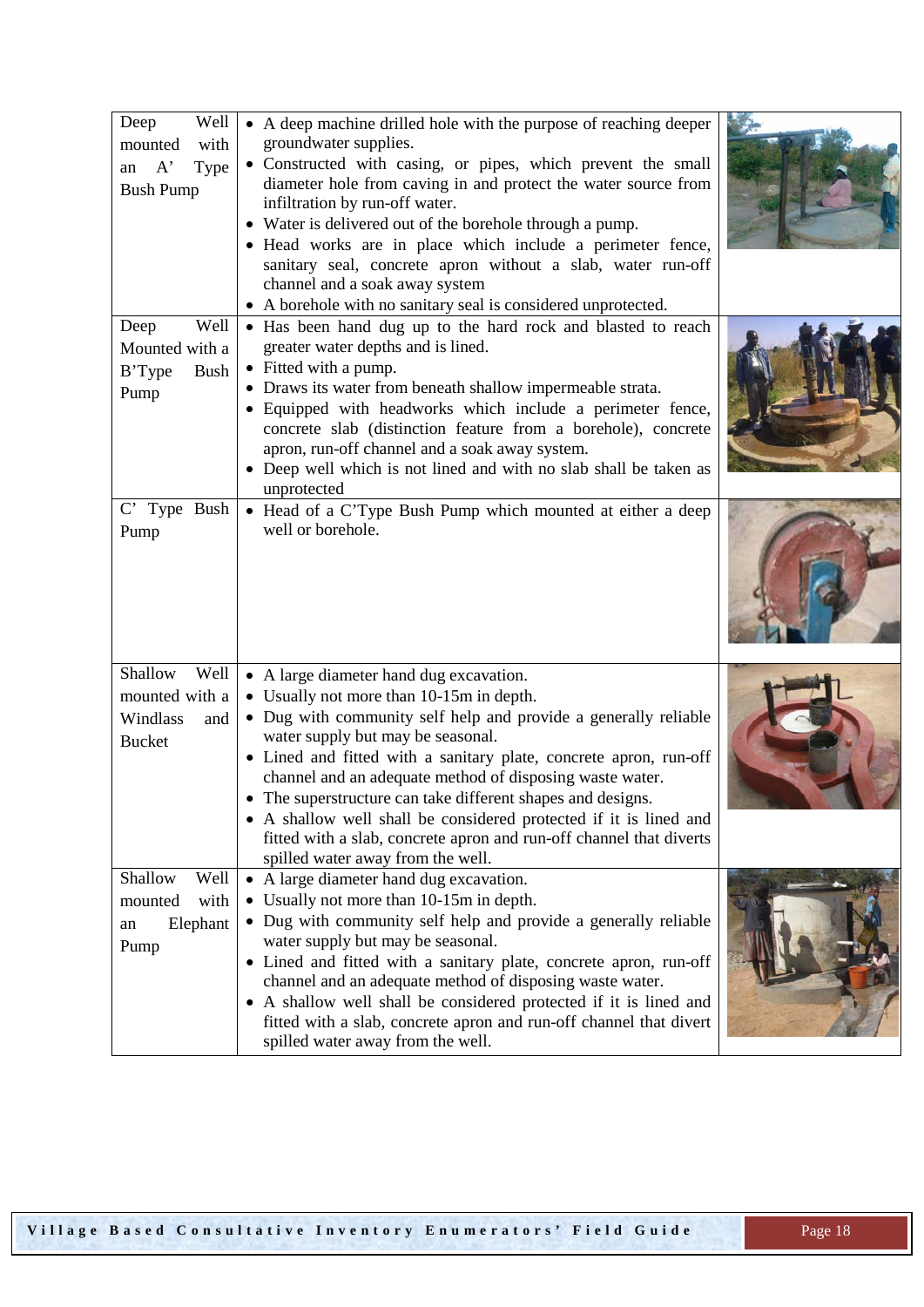| Sand<br>Abstraction<br>(Traditional<br>system)                    | • Traditional system of abstracting water from a river bed.<br>• Is considered unprotected as the water is not protected and the<br>manner in which the water is abstracted (by scooping using a<br>plate, cup or jug) exposes water to contamination.                              |  |
|-------------------------------------------------------------------|-------------------------------------------------------------------------------------------------------------------------------------------------------------------------------------------------------------------------------------------------------------------------------------|--|
| Sand<br>Abstraction<br>mounted with a<br>Rowa<br>and<br>Joma Pump | • System of abstracting water from a river bed using an improved<br>hand pump.<br>• Is considered improved as it makes use of an improved Rowa<br>and Joma hand pump.                                                                                                               |  |
| Rain<br>Water<br>Harvester                                        | • Involves colleting and storing rain water from runoff areas such<br>as roofs and other surfaces for later use.<br>• Involves a certain amount of plumbing to collect the water to a<br>central tank.<br>• The water storage tank can be of different materials and<br>capacities. |  |
|                                                                   |                                                                                                                                                                                                                                                                                     |  |
| <b>Surface Water</b>                                              | • Surface water is water located above ground<br>· Includes rivers, dams, lakes, ponds, streams, canals, and<br>irrigation channels.<br>• It is an unimproved if it is not adequately treated.                                                                                      |  |
| Unprotected<br>Spring                                             | • Naturally flowing water from the water bearing rock onto the<br>earth's surface usually under extreme pressure.<br>• If no any works are done on the spring, its considered<br>unprotected                                                                                        |  |